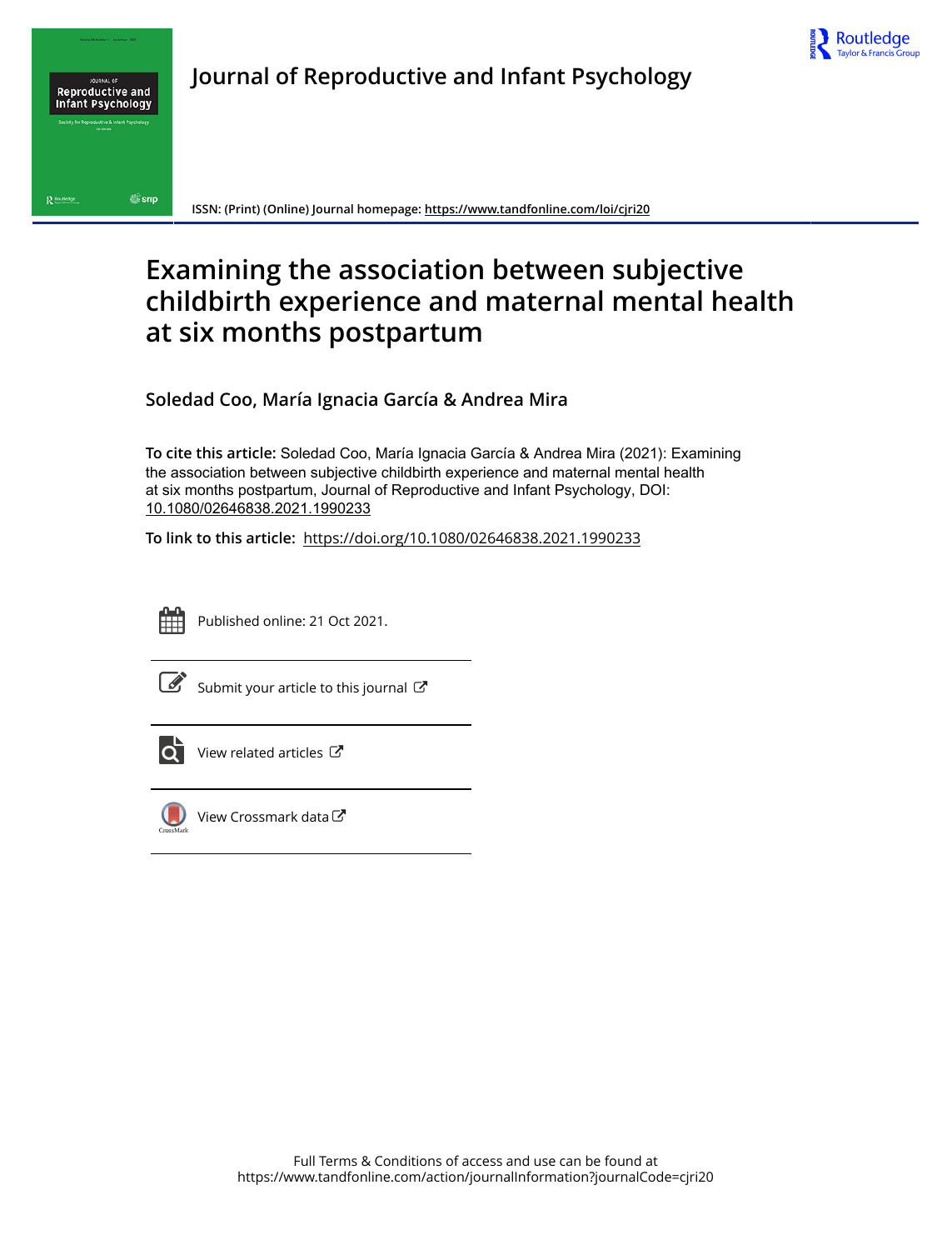## Routledae Taylor & Francis Group

Check for updates

# **Examining the association between subjective childbirth experience and maternal mental health at six months postpartum**

#### Soledad Coo, María Ignacia García and Andrea Mira

Facultad De Psicología, Universidad Del Desarrollo (UDD), Santiago, Chile

#### **ABSTRACT**

**Problem:** Childbirth experience can have long-lasting effects on maternal wellbeing.

**Background:** Positive childbirth experiences may strengthen maternal self-confidence, in contrast, negativeexperiences may promote a sense of failure or distrust.

**Aim:** To examine the contribution of maternal hospital childbirth experience on mental health at 6 months postpartum in a community-based, Chilean sample. An additional aim is to examine which childbirth-related aspects contribute to the global birth experience. **Methods:** One hundred and forty-eight women completed selfreport measures of mental health during the third trimester of pregnancy and 3 and 6 months postpartum. At 3months after childbirth, subjective childbirth experience was assessed. Logistic regression analysis examined the contribution of childbirth experience to maternal mental health.

**Findings:** Negative subjective experience of childbirth contributes to maternal depression and anxiety up to 6 months after childbirth, controlling for mental health during pregnancy and at 3 months postpartum. Quality of care from health professionals made the largest, statistically significant contribution to the global perception of childbirth.

**Discussion and Conclusions:** Subjective experience of childbirth is a modifiable risk factor for the development of postpartum maternal depression and anxiety. Health providers in direct contact with childbearing women may promote maternal emotional wellbeing through sensitive and respectful care.

#### **ARTICLE HISTORY**

Received 4 January 2021 Accepted 29 September 2021

#### **KEYWORDS**

Postpartum depression; childbirth; anxiety disorders; maternal health

## **Introduction**

Childbirth is a powerful experience that can have long-lasting positive or negative effects on maternal and infant wellbeing (Bell et al., 2016; Ponti et al., 2020; Sánchez-Cunqueiro et al., 2018). It has shown a potential to both strengthen maternal self-confidence and trust in others or, on the contrary, to promote a sense of failure or distrust (Lundgren et al., 2009). Women usually have vivid memories of the event and strong feelings about their birth experiences (Simkin, 1991). However, studies on childbirth memories over time have inconsistent results (Algom & Lubel, 1994). Some studies show that most women have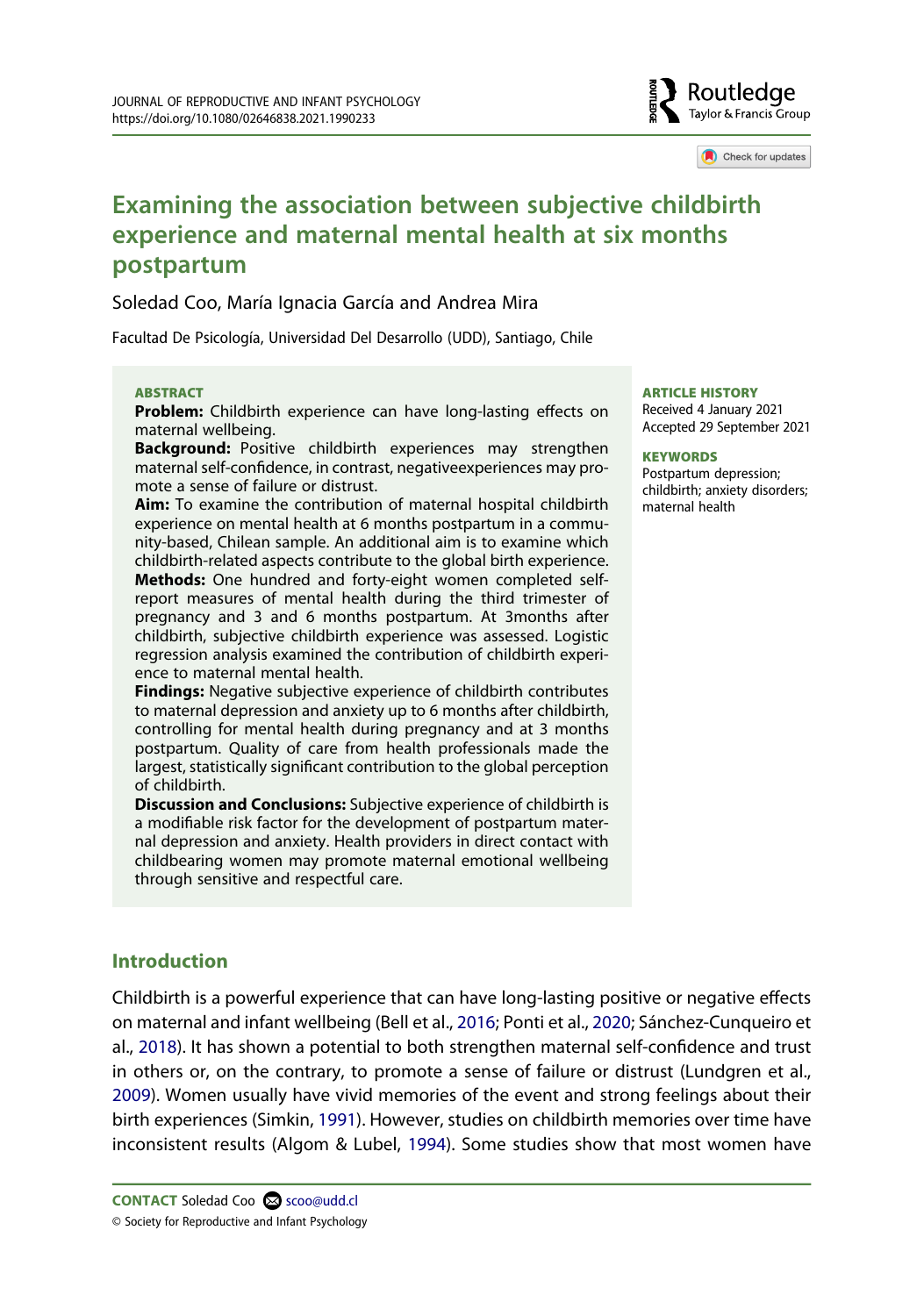consistent assessment of the overall experience over time (Waldenström, 2004), but there is also evidence that the modification of delivery-related memories might be affected by the subjective quality of the experience (Elvander et al., 2013; Fenaroli et al., 2016; Stadlmayr et al., 2006; Waldenström & Schytt, 2009). For instance, in women with an overall positive birth experience, memories of pain intensity decrease during a five-year period. Yet, no changes in pain perception are observed in women who reported a negative birth experience (Waldenström & Schytt, 2009). An earlier systematic review examining the factors determining the positive or negative experience of delivery highlights the role of personal expectations, the amount of support from caregivers, the quality of the caregiver-patient relationship, and involvement in decision making, as the most important factors (Hodnett, 2002).

In agreement with this evidence, the World Health Organization 2018 (World Health Organization [WHO], 2018) guidelines on intrapartum care acknowledge the importance of the quality of the childbirth experience by addressing the need to meet the psychological and emotional needs of women during this process, in addition to providing information about the clinical requirements for a safe labour and childbirth.

#### *Childbirth experience and maternal mental health*

Pregnancy, childbirth, and the postpartum period entail important changes for women at a physical, psychological, and social level. These changes may place women at risk for developing mental health difficulties. Perinatal mental health problems, especially symptoms of depression and anxiety, are one of the most frequent and serious complications during the childbearing period (Cameron et al., 2016). Determining the prevalence of maternal mental health problems is complex, partly because one-off assessment procedures do not differentiate transients from persistent forms of maternal distress. This difficulty to assess possible variations in symptomatology may result in higher prevalence rates (Agostini et al., 2019; Matthey & Souter, 2019). Despite this issue, studies suggest that as many as 16% of women may develop symptoms of depression during pregnancy and 5% meet diagnostic criteria for a major depressive disorder (Leight et al., 2010). After childbirth between 10–15% of new mothers may present with major or minor depression in the first 3 months after delivery (Howard & Khalifeh, 2020).

The presence of stressful life experiences, vulnerable socio-economic status, low level of social support, conflict in the couple relationship, previous history of depression, and symptoms of depression and/or anxiety during pregnancy, have been identified as risk factors associated with postnatal depression (Milgrom et al., 2008). Less well studied, but with consistent reports, is that women's childbirth experience has been associated with perinatal depressive symptoms. Bell's (2016) systematic review offers evidence about the contribution of a negative birth to maternal symptoms of postnatal depression (Bell & Andersson, 2016).

Anxiety disorders have a broad range of presentations associated to diverse prevalence. Overall, the prevalence of having at least one or more anxiety disorder during the perinatal period is estimated to be 20.7% (Fawcett et al., 2019). A repeated-measures study in Chile also showed a high prevalence of anxiety symptoms during the transition to motherhood, with 11.5%, 10.7% and 17.8% of women reporting severe anxiety symptoms during pregnancy and at 3 and 6 months postpartum, respectively (Coo et al., 2020).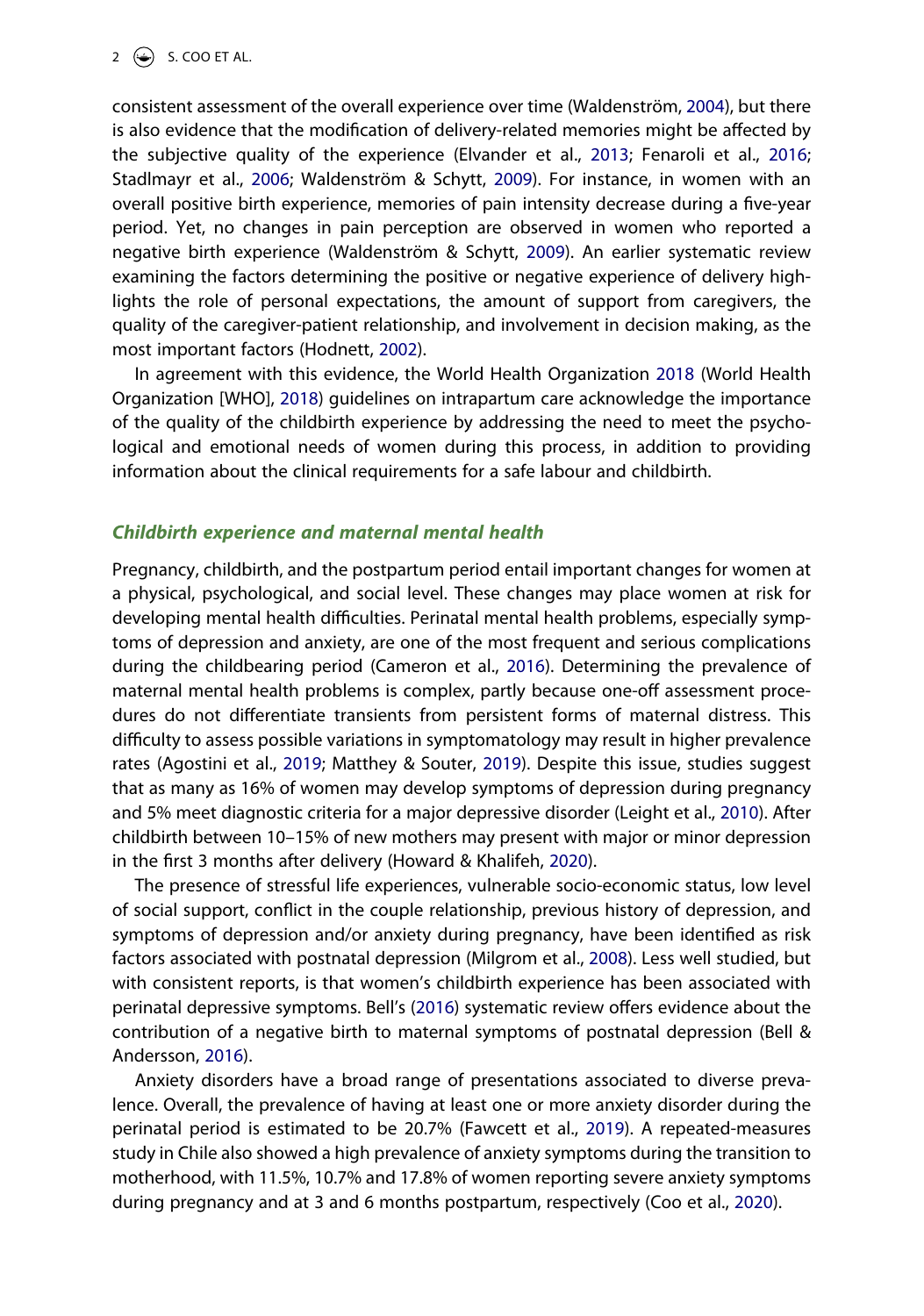Risk factors for new onset perinatal anxiety disorders include low educational attainment, living with extended family, multiparity, a family history of psychiatric disorders, hyperemesis gravidarum, co-morbid sleep disorders, and intrapartum oxytocin exposure (Furtado et al., 2018). There is a clear link between traumatic birth and symptoms of posttraumatic stress), which usually involves symptoms of anxiety after exposure to a traumatic experience (Grekin & O'Hara, 2014). Yet, there is very limited evidence on women's birth experience and postnatal anxiety. Although some reports have identified an association between negative birth experience and postnatal anxiety symptoms (Bell & Andersson, 2016).

A positive childbirth experience contributes to maternal wellbeing in the postpartum period (Hosseini Tabaghdehi et al., 2020). A study by Michels et al. (2013) including 664 women showed that those who rated intrapartum care and their birth experience highly were significantly more likely to experience high postnatal functioning than women who did not rate their intrapartum care and birth experience as positively (Michels et al., 2013).

Postnatal mental health impacts maternal wellbeing and infant development. Mothers who present with symptoms of depression are more likely to display disengaged interactions with their infants, who are also less responsive to interpersonal communication cues (Reck et al., 2018; Tronick & Reck, 2009) and are at higher risk of presenting developmental delays (Chorbadjian et al., 2020). Similarly, high levels of maternal anxiety have been associated with intrusive, maternal behaviour towards the infant (Reck et al., 2018); which involve exerting verbal or physical control on the child according to the mother´s own intentions, instead of recognising the child's needs (Ainsworth et al., 1971). In view of these potential negative consequences, it is important to understand whether and how birth experiences can reduce or increase the risk of developing postnatal mental health disorders. This is particularly relevant considering that health care providers can either promote positive birth experiences through supporting women's labour and delivery in a nurturing, respectful and informed manner (Chabbert et al., 2021). Or, in contrast, they may negatively impact the perceived birth experience and increase the risk of experiencing post-traumatic stress symptoms through negative attitudes towards birthing mothers (Simpson & Catling, 2016).

The aim of the present study is to examine the contribution of maternal childbirth experience on maternal mental health at 3 and 6 months postpartum in a communitybased Chilean sample. We hypothesise that a negative experience of childbirth will contribute to higher symptoms of depression and anxiety at 3 and 6 months postpartum, controlling for maternal mental health assessed during the third trimester of pregnancy. An additional aim is to examine which specific aspects associated with childbirth – such as pain, fear, and assistance from health professionals – contribute to women's birth experience.

#### **Method**

#### *Participants*

Adult (18 years of age and older) pregnant women, who were fluent in Spanish, were invited to participate in the study. Between May 2018 and December 2019, 254 pregnant women in their third trimester of pregnancy were assessed. Four mothers were later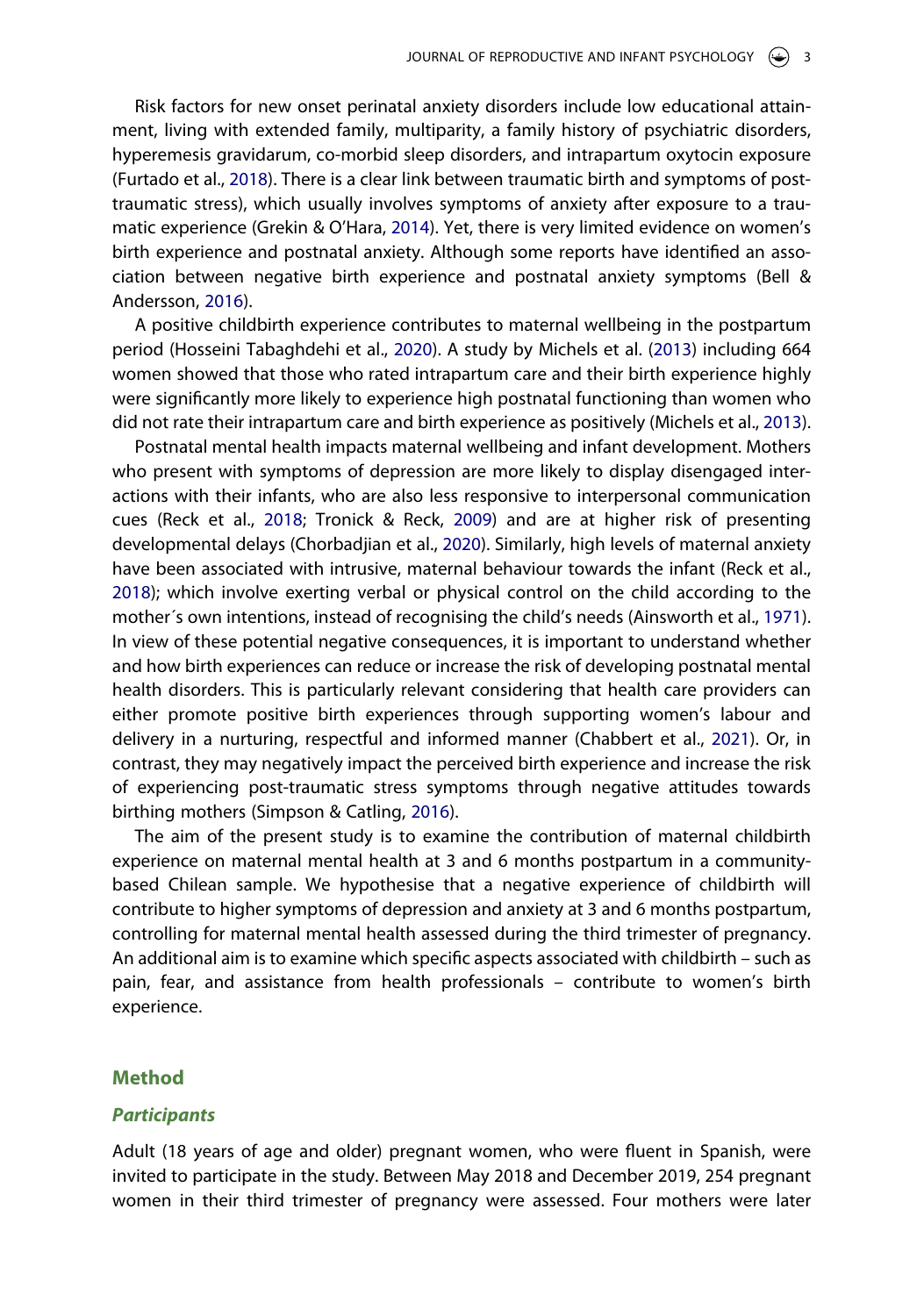excluded due to preterm labour and one due to unplanned home birth. At three months postpartum 182 women completed childbirth experience and maternal mental health questionnaires. The remaining 67 mothers could not be contacted, could not complete the assessment during the required period or expressed their desire to withdraw from the study. At six months postpartum 148 mothers completed maternal mental health questionnaires. Independent samples *t*-test revealed no statistically significant differences in childbirth experiences (i.e. assessed at three months postpartum) between the women who completed the three assessment times and those who did not (childbirth experience: *t(df)* = .29 (178), *p*= .77; pain during childbirth: *t(df)* = .11 (178), *p*= .91; fear during childbirth: *t(df)* = .23 (178), *p*= .82; assistance from health professionals: *t(df)* = −.13  $(178)$ ,  $p= .9$ )).

## *Procedure*

Expectant mothers in their third trimester of pregnancy who received care from two public primary health centres in two Chilean cities (i.e. Santiago and Concepción) were invited to participate in this study. Members of the research team approached potential participants at the health centres while they waited for their prenatal consultation. Women who agreed to participate signed an informed consent document and completed the questionnaires on demographic characteristics and mental health at the health centres or by telephone. We contacted the mothers at the health centres or by telephone at 3 and 6 months postpartum to apply the questionnaires for the second and third assessments, respectively.

Ethics approval was obtained from the Ethics Committees of the Universidad del Desarrollo and the Health Service at Concepción. The study was conducted in accordance with the ethical standards of the 1964 Declaration of Helsinki. The cases of women who reported high levels of depression or anxiety were referred to the corresponding health services for assessment and treatment.

## *Instruments*

*Edinburgh Postnatal Depression Scale* (EPDS; Cox et al., 1987; Jadresic et al., 1995): This 10 item, self-report questionnaire is used for screening current (i.e. over the past week) symptoms of depression using a 4-point scale with higher scores indicating more depressive symptoms. This scale has been validated in Chile, with high reliability (Cronbach's alpha  $=$  .77), sensitivity (100%), and specificity (80%) (Jadresic et al., 1995). Cronbach's alpha was .86 in our sample. Screen-positive cut-off scores are 13 and 10 during pregnancy and the postnatal period, respectively.

*Perinatal Anxiety Screening Scale* (PASS; Somerville et al., 2014): This 31-item, self-report questionnaire assesses perinatal anxiety over the past month. A total score is calculated by adding the scores of all items and indicates anxiety severity: minimal (0–20 points), mild to moderate (21–41 points) and severe (42–93). The PASS includes four subscales, namely general worry and specific fears; perfectionism, control and trauma; social anxiety; and acute anxiety and adjustment. The authors have reported high reliability for the subscales and the total scale (Cronbach's alpha ranged from .86 to .96). The PASS has been validated for Chilean populations, the Spanish version of the instrument has good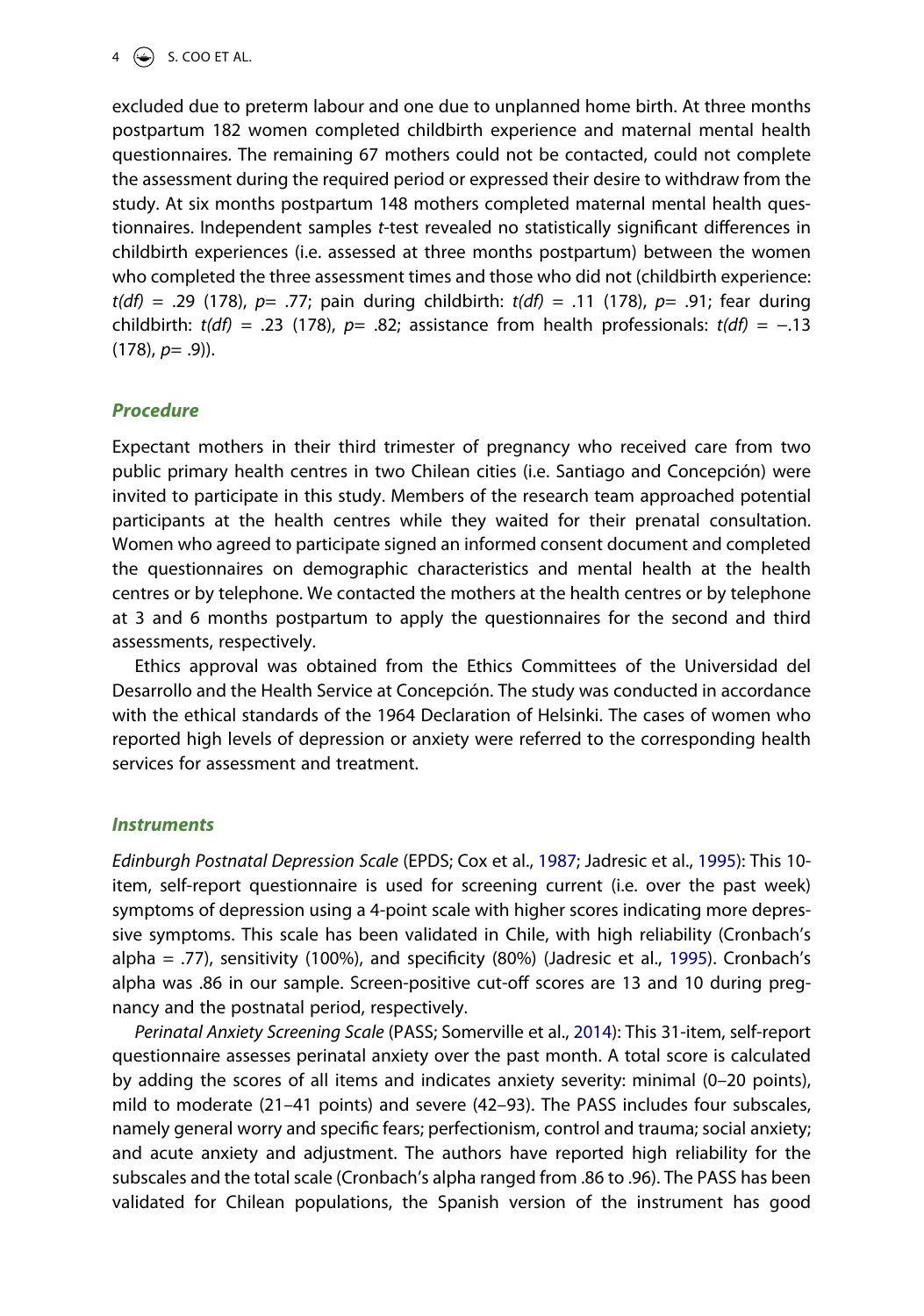psychometric properties (Cronbach's alpha ranged from .73 to .92 for the four subscales and was .88 for the total scale) (Coo, García, & Medina, In Press). Cronbach's alpha in our study was .94 for the global score.

#### *Demographic and obstetric information*

A questionnaire was developed to assess sociodemographic characteristics, history of psychopathology, and perceived social support during pregnancy. This form included the following item to identify the degree of satisfaction with social support 'How satisfied are you with the support you have received from your support network?'. This item had a 7 point Likert scale, being 1 very unsatisfied and 7 extremely satisfied.

At the 3 month follow-up, a questionnaire was developed to raise information on childbirth (i.e. gestational age, type of birth, child weight and size, maternal or child health complications, among others), and assess childbirth satisfaction. Specific questions to assess the degree of satisfaction regarding general birth experience (i.e. How satisfied do you feel with your birth experience?), degree of fear and pain experienced, and satisfaction with the attention provided by healthcare professionals were included. These items were answered in a 7-point Likert scale, which scores were later grouped in low (1–3 points), moderate (4–5points) and high (6–7 points). Also, in the items regarding general satisfaction with the birth experience and healthcare professionals' care, an open question asking women to justify (why?) their answers was included.

#### *Data analysis*

We conducted preliminary analyses to evaluate descriptive information and univariate distributions of maternal variables for normality and outliers. We used correlation analyses to assess the association between perceived birth experience, pain, fear and assistance from the health professionals. Using logistic regression analyses, we examined the contribution of these variables to maternal mental health at 3 and 6 months after childbirth, controlling for maternal mental health assessed during the third trimester of pregnancy. When assessing the contribution of maternal childbirth experience to mental health at 6 months postpartum, we also controlled for reports of maternal depression and anxiety at 3 months postpartum. Independent models were tested for symptoms of depression and anxiety.

Linear regression was used to assess the relationship between maternal reports of pain, fear, and satisfaction with the assistance from the health professionals during childbirth to the global birth experience

All the variables were entered in the model using the Enter method. All the analyses were conducted in IBM SPSS 25. We calculated bootstrap confidence intervals for *p* values to minimise the effect of sampling variation.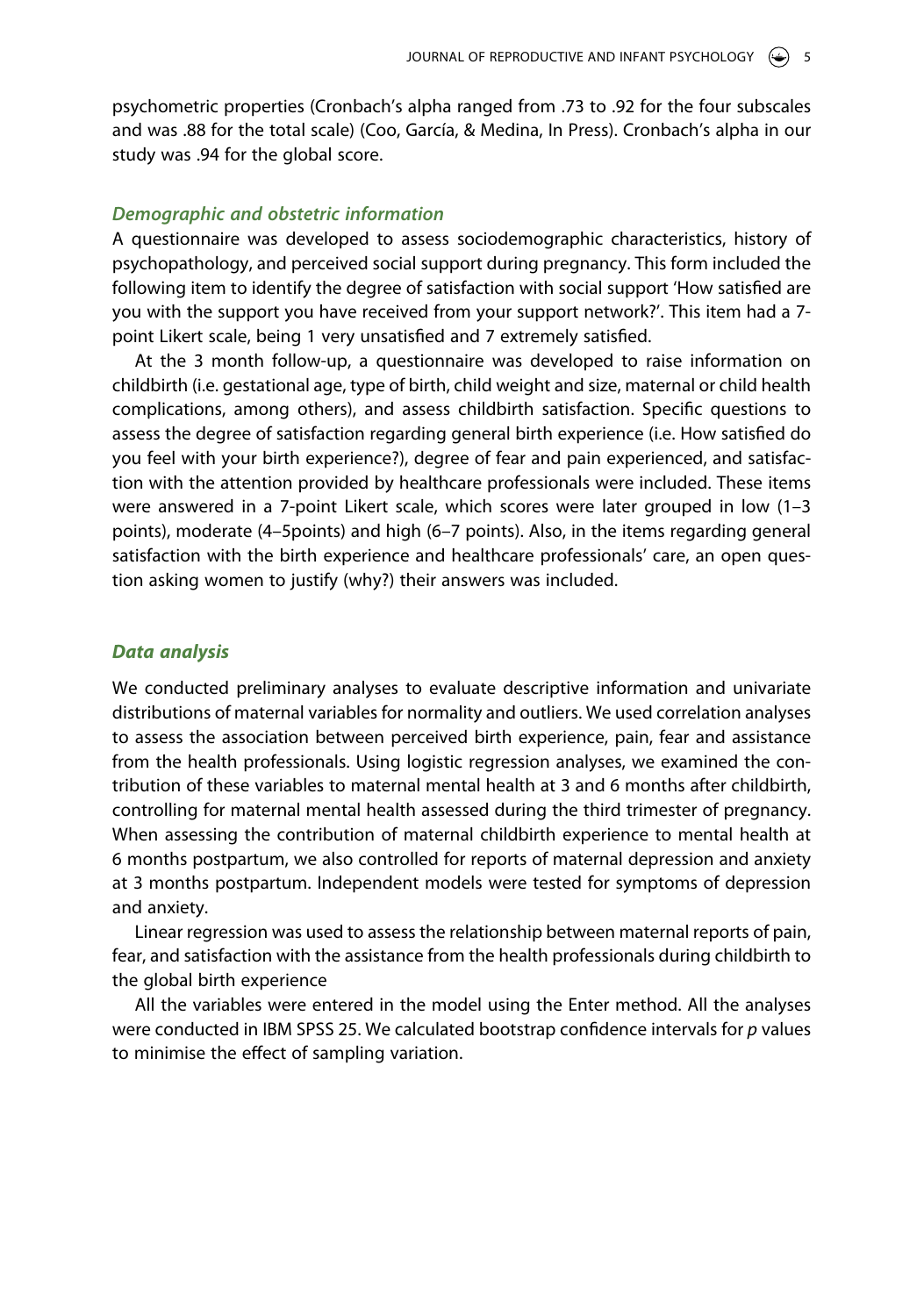#### **Results**

The women in the study ( $N = 148$ ) had a mean age of 28.6 years (Range 19–43), all of them were Latinas and the great majority were Chilean (82.9%). Most of the participants were either married or living with a partner (66.9%). In terms of education, 35.1% had a university degree and 3.4% did not complete high school. Sixty-two percent of the women were gainfully employed (see Table 1).

Almost half of the women in the study had a caesarean section and most gave birth in a public hospital, were accompanied during labour and birth by a significant person, and had immediate skin-to-skin contact with their babies. From a qualitative perspective, most mothers reported being satisfied with their birth experience and with the health professional assistance. Most participants also reported experiencing low levels of fear and high levels of pain during labour and-or childbirth (See Table 2).

During the third trimester of pregnancy, 11.5% of the women screened positive for depressive symptomatology according to the EPDS, and 14.2% reported severe anxiety symptoms, according to the PASS. Of the women who screened positive for depressive symptoms in this period 52.9% also reported severe anxiety symptoms. Yet, 80.4% of the participants were below the cut-off scores for depression and severe anxiety symptoms.

At three and six months postpartum 20.2% and 21.6% of the women screened positive for depressive symptomatology, respectively. Similarly, 12.2% and 14.2% of the participants reported severe anxiety symptoms during the same assessment times. Of the

|                                             | $(N)$ %      |
|---------------------------------------------|--------------|
| Age                                         |              |
| $18 - 24$                                   | $(33)$ 22.3  |
| $25 - 34$                                   | $(91)$ 62.5  |
| >35                                         | (24)16.2     |
| <b>Nationality</b>                          |              |
| Chile                                       | $(121)$ 82.9 |
| Venezuela                                   | (18)12.3     |
| Other Latin American countries              | $(7)$ 4.9    |
| <b>Marital status</b>                       |              |
| Married or lives with partner               | $(99)$ 66.9  |
| Single                                      | $(18)$ 12.8  |
| Other (divorced, doesn't live with partner) | $(30)$ 20.3  |
| <b>Educational level</b>                    |              |
| Incomplete schooling                        | $(5)$ 3.4    |
| Completed high school                       | $(29)$ 19.6  |
| Incomplete university or technical studies  | $(28)$ 18.9  |
| Completed technical studies                 | $(34)$ 23    |
| Completed university studies                | $(52)$ 35.1  |
| <b>Work situation</b>                       |              |
| Gainfully employed                          | $(92)$ 62.2  |
| Social support satisfaction                 |              |
| Low $(1-3)$                                 | (2) 1.4      |
| Moderate (4-5)                              | $(14)$ 9.7   |
| High $(6-7)$                                | (129) 89     |
| <b>Primiparous</b>                          |              |
| No                                          | $(78)$ 52.7  |
| Yes                                         | $(70)$ 47.3  |
| History of spontaneous miscarriage          |              |
| No                                          | $(127)$ 85.8 |
| Yes                                         | $(21)$ 14.2  |

**Table 1.** Sociodemographic characteristics of the sample.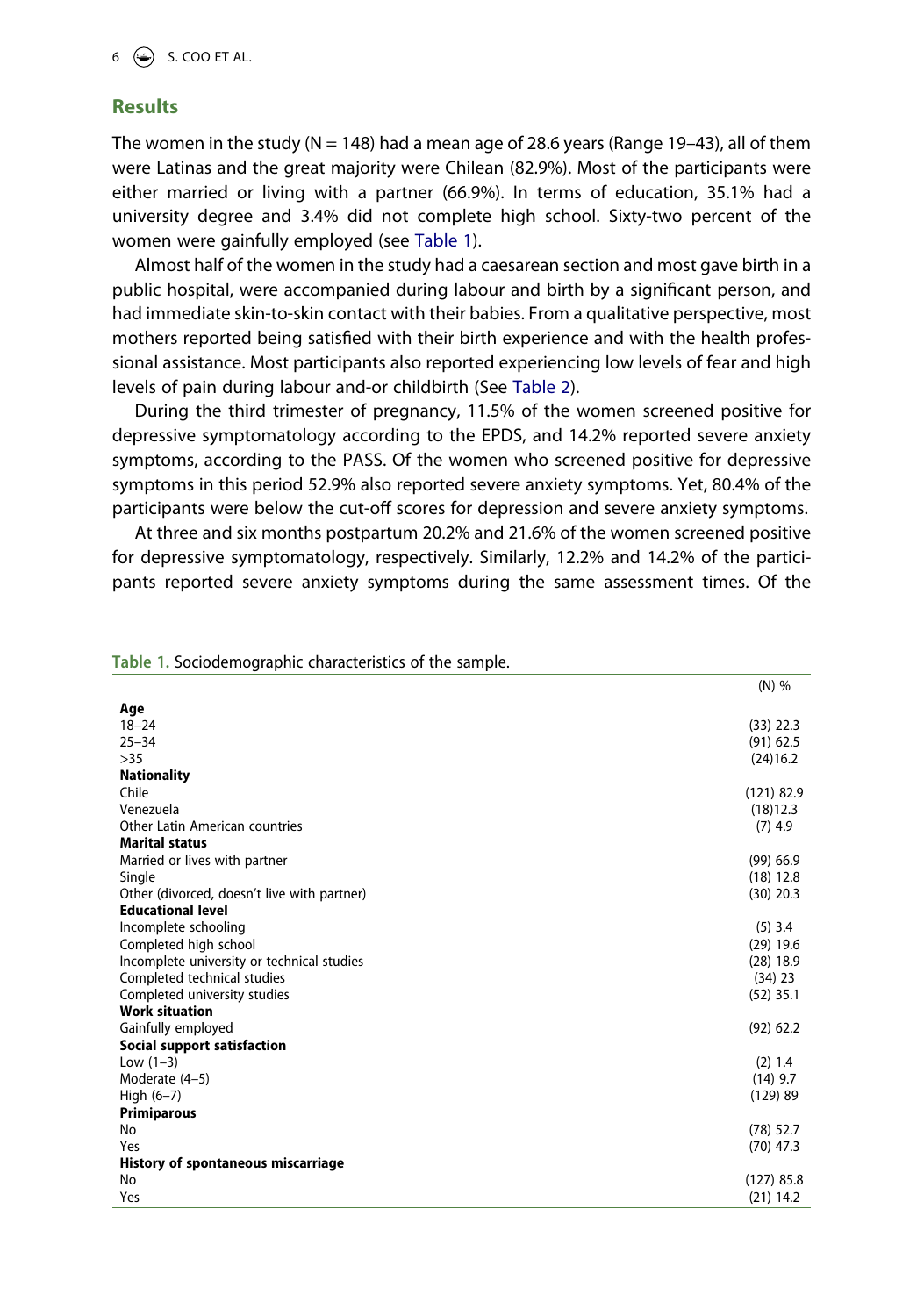| Gestational age                            | 38.99 (SD = 1.3) weeks    |
|--------------------------------------------|---------------------------|
| Child weight at birth                      | $3427.34$ (SD = 422.6) g. |
| Child size at birth                        | 50.33 $(SD = 2.2)$ cm.    |
|                                            | $(N)$ %                   |
| <b>Accompanied during labour</b>           | $(138)$ 93.9              |
| <b>Accompanied during childbirth</b>       | $(142)$ 95.9              |
| Gave birth in public hospital              | $(101)$ 69.2              |
| <b>Type birth</b>                          | (N) %                     |
| vaginal                                    | $(60)$ 40.5               |
| c-section                                  | $(77)$ 52.1               |
| assisted vaginal birth                     | $(11)$ 7.4                |
| Immediate skin-to-skin contact             | $(79)$ 53.4               |
| Satisfaction with birth experience         | $(N)$ %                   |
| Low $(1-3)$                                | $(23)$ 15.5               |
| Moderate (4–5)                             | $(30)$ 20.3               |
| High $(6-7)$                               | (95) 64.2                 |
| Degree of pain experienced during birth    | (N) %                     |
| Low $(1-3)$                                | $(53)$ 36.3               |
| Moderate (4-5)                             | $(33)$ 22.6               |
| High $(6-7)$                               | $(60)$ 41.1               |
| Degree of fear experienced during birth    | (N) %                     |
| Low $(1-3)$                                | $(67)$ 45.3               |
| Moderate (4-5)                             | $(40)$ 27                 |
| High $(6-7)$                               | $(41)$ 27.7               |
| Satisfaction with health care professional | (N) %                     |
| Low $(1-3)$                                | $(7)$ 4.7                 |
| Moderate (4-5)                             | $(17)$ 11.5               |
| High $(6-7)$                               | (124) 83.8                |

**Table 2.** Characteristics of birth, child and childbirth experience.

women who screened positive for depressive symptoms at 3 months postpartum 43.3% also reported severe anxiety symptoms, and 53.1% at 6 months postpartum. At 3 and 6 months postpartum 76.2% and 70.9% did not screen positive for depressive or severe anxiety symptoms.

According to logistic regression analyses only antenatal symptoms of depression, but not the maternal subjective perception of childbearing made a statistically significant, although small, contribution to symptoms of depression at 3 months after childbirth (Table 3). However, maternal reports of negative birth experience and fear experienced during childbirth significantly contributed to a small increase in the likelihood of reporting high symptoms of depression (i.e. above the cut-off score) at 6 months postpartum, controlling for symptoms of depression during late pregnancy and at 3 months after childbirth (Table 4). Regarding maternal anxiety, fear during childbirth slightly increased the likelihood of presenting with high symptoms of anxiety at 3 months postpartum (Table 5). Similarly, fear during childbirth made a small contribution to the risk of presenting anxiety at 6 months postpartum, controlling for maternal anxiety during pregnancy and at 3 months after childbirth (Table 6).

Linear regression showed that maternal reports of pain, fear and assistance from the health professionals significantly made small, significant contributions to maternal birth experience, with assistance from health professionals being the most relevant predictor (Table 7).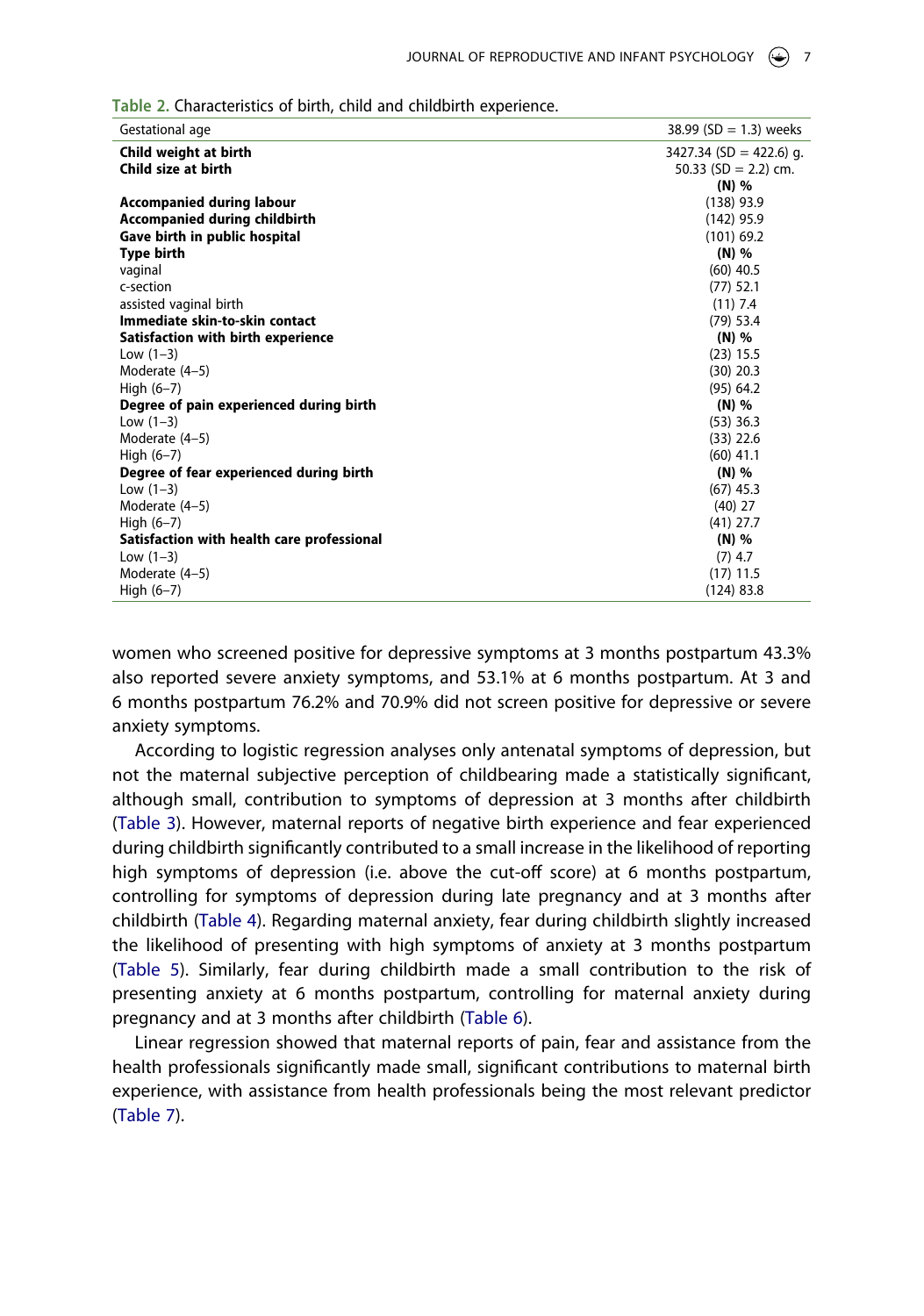## $8 \quad \Leftrightarrow$  S. COO ET AL.

|                                      | B(SE)         | Wald  | р   | 95% CI for Adjusted Odds Ratio |             |       |
|--------------------------------------|---------------|-------|-----|--------------------------------|-------------|-------|
| Variables Included                   |               |       |     | Lower                          | Adjusted OR | Upper |
| Step 1                               |               |       |     |                                |             |       |
| EPDS-1*                              | .22(.05)      | 22.2  | .00 | 1.14                           | 1.25        | 1.37  |
| Constant                             | $-3.02$ (.45) | 44.53 | .00 |                                | .05         |       |
| Step 2                               |               |       |     |                                |             |       |
| $EPDS-1*$                            | .22(.05)      | 21.92 | .00 | 1.14                           | 1.25        | 1.37  |
| Childbirth experience                | $-.08(.12)$   | .42   | .51 | .73                            | .92         | 1.17  |
| Pain durin1g delivery                | $.01$ $(.09)$ | .01   | .94 | .84                            | 1.01        | 1.21  |
| Fear during delivery                 | .12(.1)       | .03   | .87 | .83                            | 1.02        | 1.25  |
| Assistance from health professionals | $-2(0.16)$    | 1.56  | .21 | .6                             | .82         | 1.12  |
| Constant                             | $-1.47(1.38)$ | 1.13  | .29 | -                              | .23         |       |

**Table 3.** Logistic Regression, contribution of maternal of depression and birth experience to symptoms of depression at 3 months after childbirth.

Note. \*Pregnancy, screen-positive cut-off score was 13 or more points.  $R^2 = 0.17$  (Cox-Snell), 0.27 (Nagelkerke). Model  $X^2$  $(df) = 31.84$  (5),  $p = .00$ 

**Table 4.** Logistic Regression, contribution of maternal of depression and birth experience to symptoms of depression at 6 months after childbirth.

|                                      | B(SE)         | Wald  | р   | 95% CI for Adjusted Odds Ratio |             |       |
|--------------------------------------|---------------|-------|-----|--------------------------------|-------------|-------|
| Variables Included                   |               |       |     | Lower                          | Adjusted OR | Upper |
| Step 1                               |               |       |     |                                |             |       |
| EPDS-1*                              | .11(06)       | 3.4   | .65 | .99                            | 1.12        | 1.26  |
| $EPDS-2***$                          | .21(.06)      | 12.52 | .00 | 1.1                            | 1.23        | 1.38  |
| Constant                             | $-3.56$ (.57) | 38.35 | .00 |                                | .29         |       |
| Step 2                               |               |       |     |                                |             |       |
| EPDS-1*                              | .14(.07)      | 4.22  | .04 | 1.01                           | 1.14        | 1.3   |
| $EPDS-2***$                          | .24(.07)      | 12.7  | .00 | 1.12                           | 1.27        | 1.46  |
| Childbirth experience                | .45(.18)      | 6.6   | .01 | 1.11                           | 1.58        | 2.23  |
| Pain during delivery                 | .1(.11)       | .73   | .39 | .88                            | 1.1         | 1.38  |
| Fear during delivery                 | .28(.13)      | 4.67  | .03 | 1.03                           | 1.32        | 1.69  |
| Assistance from health professionals | .04(.23)      | .03   | .88 | .67                            | 1.04        | 1.61  |
| Constant                             | $-8.34(2.2)$  | 14.65 | .00 |                                | .00         |       |

Note. \*Pregnancy screen-positive cut-off score was 13 or more points \*\*At 3 months post-partum screen-positive cut-off score was 10 or more points.  $R^2 = 0.3$  (Cox-Snell), 0.465 (Nagelkerke). Model  $X^2$  (*df*) = 50.62 (6),  $p = .00$ 

**Table 5.** Logistic Regression, contribution of maternal anxiety and birth experience to symptoms of anxiety at 3 months after childbirth.

|                                      | B (SE)        | Wald  | р    | 95% CI for Adjusted Odds Ratio |             |                          |
|--------------------------------------|---------------|-------|------|--------------------------------|-------------|--------------------------|
| Variables Included                   |               |       |      | Lower                          | Adjusted OR | Upper                    |
| Step 1                               |               |       |      |                                |             |                          |
| PASS-1*                              | .07(.02)      | 16.49 | .00  | 1.04                           | 1.07        | 1.1                      |
| Constant                             | $-4.09(63)$   | 42.02 | .00  | ۰                              | .02         |                          |
| Step 2                               |               |       |      |                                |             |                          |
| PASS-1*                              | .07(.02)      | 15.61 | .00. | 1.04                           | 1.07        | 1.11                     |
| Childirth experience                 | .38(.19)      | 3.98  | .05  | 1.01                           | 1.47        | 2.14                     |
| Pain during delivery                 | .08(.12)      | .47   | .49  | .86                            | 1.09        | 1.38                     |
| Fear during delivery                 | .39(.15)      | 6.39  | .01  | 1.09                           | 1.47        | 1.99                     |
| Assistance from health professionals | $-.24(.24)$   | .98   | .32  | .49                            | .79         | 1.26                     |
| Constant                             | $-6.98(2.16)$ | 10.41 | .00  | ۰                              | .00         | $\overline{\phantom{a}}$ |

Note. \*Pregnancy.  $R^2 = 0.16$  (Cox-Snell), 0.32 (Nagelkerke). Model  $X^2$  (*df*) = 29.91 (6), *p* = .00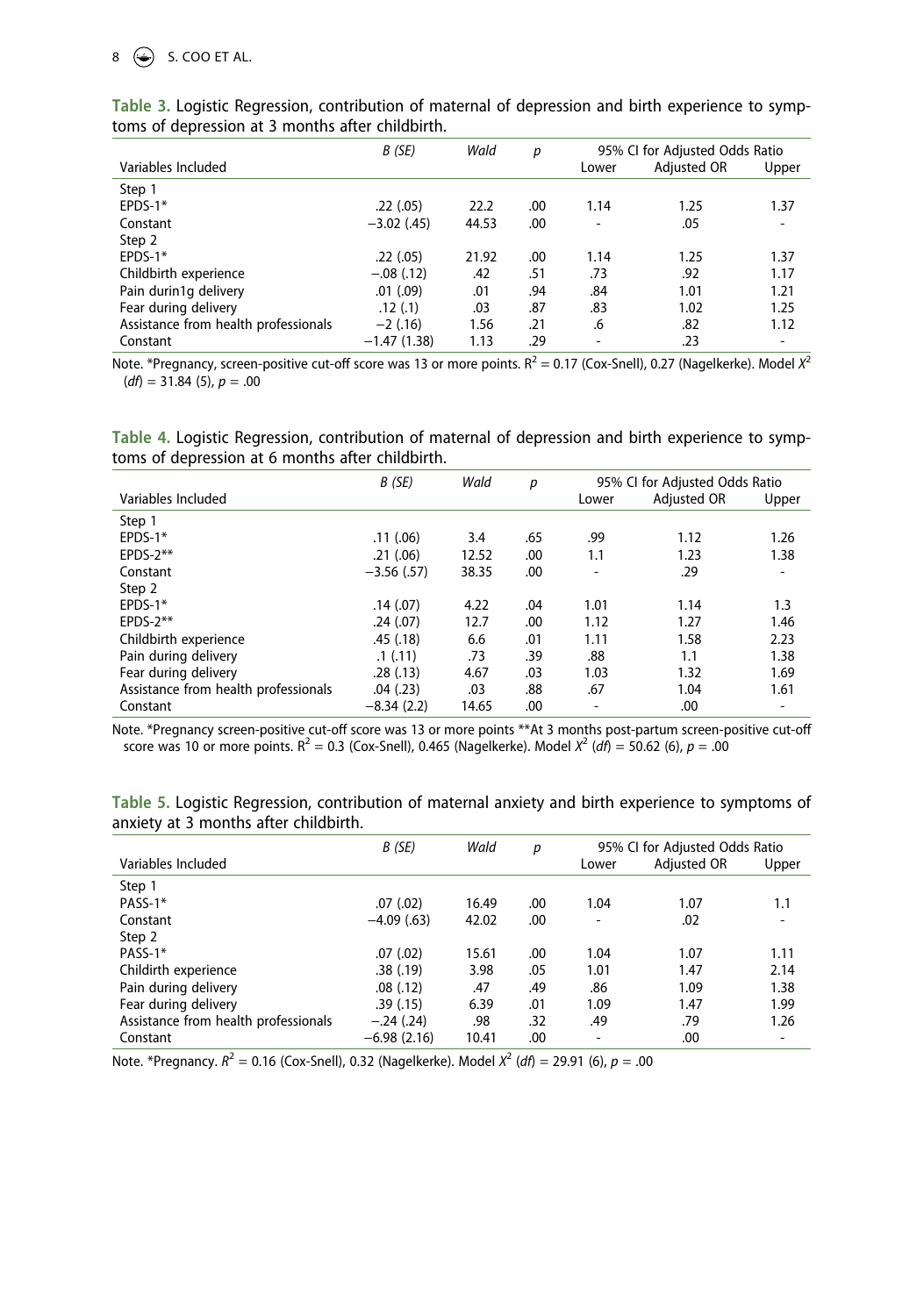| Variables Included                   | B(SE)         | Wald  | p   | 95% CI for Adjusted xOdds Ratio |                    |       |
|--------------------------------------|---------------|-------|-----|---------------------------------|--------------------|-------|
|                                      |               |       |     | Lower                           | <b>Adjusted OR</b> | Upper |
| Step 1                               |               |       |     |                                 |                    |       |
| PASS-1*                              | .04(.02)      | 2.52  | .11 | .99                             | 1.04               | 1.08  |
| PASS-2**                             | .07(.02)      | 8.81  | .00 | 1.02                            | 1.07               | 1.12  |
| Constant                             | $-4.31(0.75)$ | 33.37 | .00 | -                               | .01                |       |
| Step 2                               |               |       |     |                                 |                    |       |
| PASS-1*                              | .57(.03)      | 4.89  | .03 | 1.01                            | 1.06               | 1.11  |
| PASS-2**                             | .54(.02)      | 5.02  | .03 | 1.01                            | 1.06               | 1.11  |
| Childbirth experience                | .16(0.17)     | .94   | .33 | .85                             | 1.12               | 1.63  |
| Pain during delivery                 | .05(0.13)     | .17   | .68 | .82                             | 1.01               | 1.35  |
| Fear during delivery                 | .55 (19)      | 8.3   | .00 | 1.19                            | 1.74               | 2.54  |
| Assistance from health professionals | $-.16(.27)$   | .34   | .56 | .51                             | .86                | 1.45  |
| Constant                             | $-7.33(2.4)$  | 9.36  | .00 | $\overline{\phantom{a}}$        | .00                |       |

**Table 6.** Logistic Regression, contribution of maternal anxiety and birth experience to symptoms of anxiety at 6 months after childbirth.

Note. \*Pregnancy, \*\*3 months post-partum.  $R^2 = 0.3$  (Cox-Snell), 0.49 (Nagelkerke). Model  $X^2 (df) = 45.26$  (6),  $p = .00$ 

**Table 7.** Linear Regression, contribution of perceived pain, fear, and assistance from health professionals to maternal childbirth experience.

|                                      |         | D   | B (SE)      | Standardised B           | F(df)         |     |
|--------------------------------------|---------|-----|-------------|--------------------------|---------------|-----|
| Model                                |         |     |             |                          | 31.33 (3,176) | .00 |
| Pain during delivery                 | $-4.1$  | .00 | $-.20(.05)$ | $-.25$                   |               |     |
| Fear during delivery                 | $-3.65$ | .00 | $-.20(.06)$ | $-.23$                   |               |     |
| Assistance from health professionals | 6.31    | .00 | .61(1)      | .4                       |               |     |
| Constant                             | 4.26    | .00 | 3.3(78)     | $\overline{\phantom{a}}$ |               |     |

Note. Adjusted  $R^2 = .34$ 

#### **Discussion**

Our results indicate that the subjective experience of childbirth makes a significant, although modest, contribution to maternal symptoms of depression at 6 months after childbirth, and to symptoms of maternal anxiety at both 3 and 6 months postpartum, independent of earlier maternal reports of mental health.

Maternal postpartum mental health is a complex phenomenon influenced by a wide range of physiological and psychosocial factors. Many of these risk factors, such as a previous history of mental health problems or young maternal age, cannot be modified. Others, such as maternal self-efficacy, quality of the couple relationship, and social support, can be effectively modified through preventive interventions (Rowe & Fisher, 2010). Although effective, these interventions, demand extensive resources and may face implementation challenges to reach all in risk women (Rahman et al., 2013) The results from our study contribute to a better understanding of how the quality of care that health professionals offer during delivery impacts maternal assessment of her childbirth experience and postpartum mental health. The recognition of quality care as a factor to promote maternal emotional wellbeing in the postpartum period is especially relevant considering most women give birth with healthcare assistance.

The WHO (2018) framework for improving quality of care for childbearing women recognises the relevance of the experience of care, highlighting the need for policies that promote respectful and women-centred obstetric practices, usually referred to as respectful maternity care (RMC). RMC involves practices that provide continuous support during labour and childbirth, limits harm and mistreatment, and respects women´s dignity,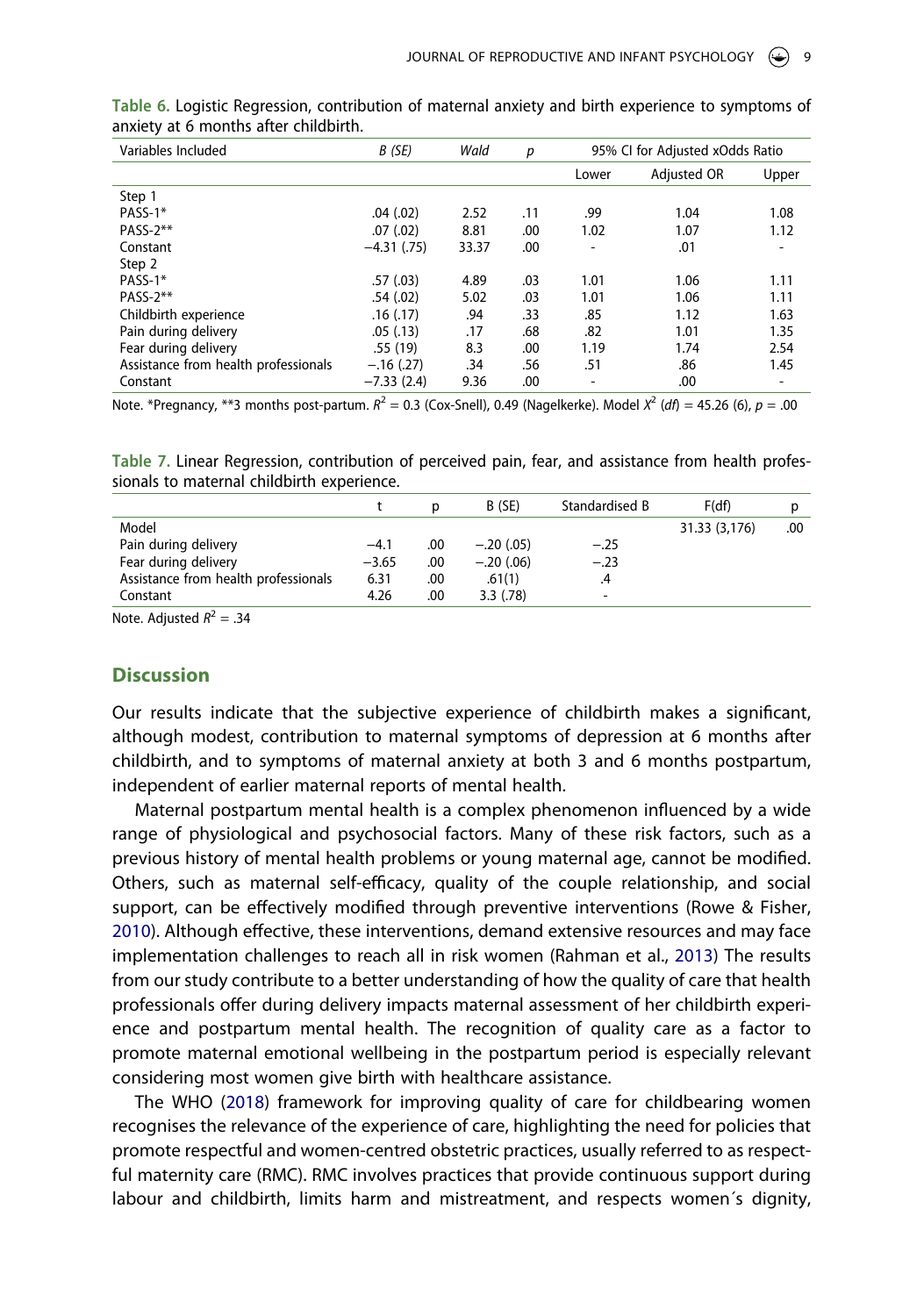10  $\left(\bigcircledast\right)$  S. COO ET AL.

privacy, and confidentiality. Interventions to promote RMC include training in interpersonal communication skills, values, and attitudes transformation, as well as monitoring of disrespect and abuse, improving staff work conditions and educating women about their rights. These practices are related to maternal subjective experiences of good-quality care and reduced experiences of mistreatment (Downe et al., 2018).

In Chile, the Ministry of Health acknowledges the relevance of RMC and has promoted it since 2007 in both the public and private health systems via the 'Model of integrated and humanized health services' and its accompanying clinical guidelines. Which include personal and continued support by a healthcare professional during labour and delivery, helping to generate a space of intimacy, security and autonomy, early skin to skin contact with the newborn, among others (Ministerio de Salud [MINSAL], 2015). Binfa et al. (2016) assessed the implementation of this woman-centred model in a representative sample of 1882 women and found that the provision of RMC has increased over the years since first implementation and that a large proportion of women reported optimal (37%) and adequate (30%) perceived well-being during labour and childbirth. However, the researchers also report that most births are not managed according to the guidelines (Pantoja et al., 2020). Intrusive medical procedures are common, and some women still report experiences of mistreatment. This indicates that additional efforts are needed to ensure the effective implementation of RMC nationwide.

When examining the contribution of some aspects of the childbirth experience to women's perception of this phenomenon, we found that pain, fear, and especially the quality of care from health professionals made a statistically significant, although small, contribution. This is consistent with a recent Chilean study, which found that professional quality of care, respect for the childbearing woman, and comfortable physical infrastructure made the largest contribution to women´ satisfaction with their childbirth experience (other areas measured were depersonalising treatment, opportunity to eat and drink, mother-child contact, companion of choice, and freedom of movement) (Pantoja et al., 2020).

A large proportion of women in our study (52.1%) had caesarean deliveries, which is -unfortunately – consistent with national data. Chile has one of the highest rates of caesarean deliveries in the world. The national estimated rate reaches 46% (OECD, 2017), which greatly surpasses the 10–15% rate or caesarean births recommended by the World Health Organization [WHO] (2015). Interesting differences are found between public and private health systems, which report 40.9% and 69% of caesarean deliveries, respectively (Instituto Nacional de Derechos Humanos [INDH], 2016). There is some evidence that delivery mode is associated with maternal mental health after childbirth, with caesarean deliveries being related to higher somatisation, depression, and anxiety. Unplanned caesarean deliveries may also increase the risk of developing PTSD symptoms (Dekel et al., 2019) and may increase the risk of developing postpartum depression (Smithson et al., 2020). According to our preliminary, descriptive analyses, we did not find any significant differences in mental health according to type of delivery or type of caesarean section (i.e. planned v/s unplanned). This may be related to our high national prevalence of caesarean deliveries and a possible normalisation of this practice in our health system. Despite this, future studies could address this issue, as it may have a relevant role in maternal mental health.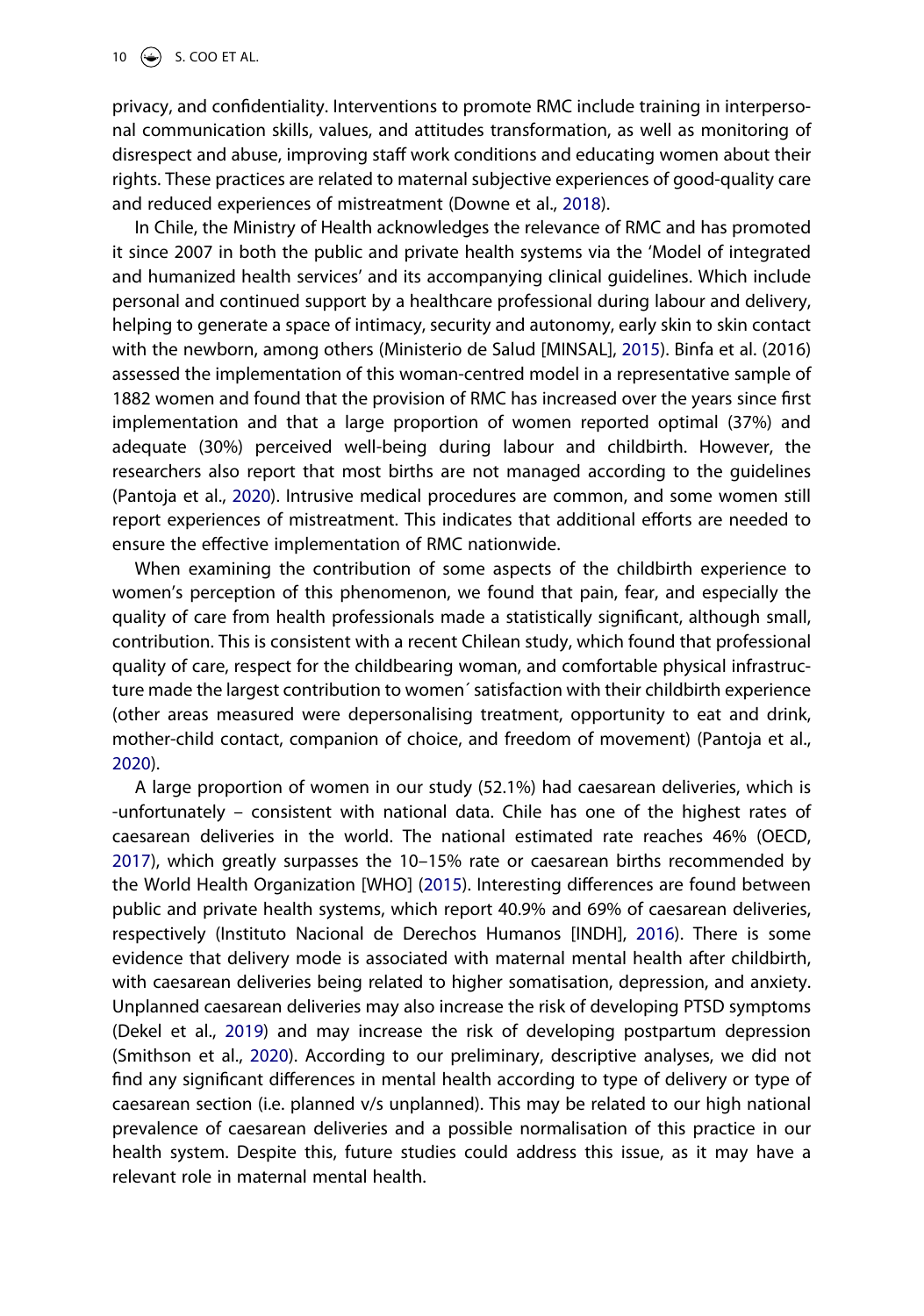Our results should be considered in light of some limitations. First, this study involved a community sample of overall healthy women. Different results may be obtained with high-risk samples. Second, mental health was assessed with self-report measures, through mental health screening instruments, but diagnostic confirmation was not performed by clinical trained staff. Also, the instruments we used for assessing maternal mental health screen for symptoms over different time frames. The EPDS addresses symptoms experienced over the past seven days, whereas the PASS assesses maternal anxiety over the past month. This may lead to inaccuracies in our assessment of maternal emotional wellbeing. Finally, maternal self-reports of the birth experience were not complemented with obstetric data from medical records or from health professional reports. Women were recruited in primary public health centres and delivered their babies in different public and private hospitals. Although our national perinatal health guidelines recommend that health professionals provide women centred, respectful care, in our study it was not possible to assess if and how these practices were implemented by health care providers, either from their own perspective or through objective assessment measures (i.e. observation).Future studies could address these limitations by targeting diverse populations and combining self-report measures with complementary data collection strategies.

Despite these limitations, our study has several strengths. The repeated measures design used to follow up women from the third trimester of gestation until 6 months after childbirth enabled the assessment of the contribution of the birth experience to maternal wellbeing independent of maternal symptoms of depression and anxiety during gestation. The assessment of the childbirth experience addressed a variety of aspects (i.e. pain, fear, treatment from health professionals, etc.), and the sample was representative of the general urban population of women who receive medical care from the Chilean public health system.

#### **Conclusion**

Some aspects of the subjective experience of childbirth are modifiable risk factors for the development of maternal depression and anxiety symptoms in the postpartum period. Health providers in direct contact with childbearing women may either promote or hinder maternal emotional wellbeing. The negative consequences of depression and anxiety symptoms for childbearing women and their families warrant further efforts to promote positive maternal mental health. Initiatives and interventions to continue promoting RMC through the training and implementation of sensitive and caring health professionals are crucial.

#### **Acknowledgments**

The authors would like to thank the families who participated in this study and the family health centers Santa Julia (Santiago) and Víctor Manuel Fernández (Concepción) who supported its execution.

This study was supported by CONICYT, Grant Fondecyt N°11170338.

The present Project was approved by the Concepción Health Service Ethics Committee. The approval number is: 17-11-79 and the date of approval was 9 January 2018.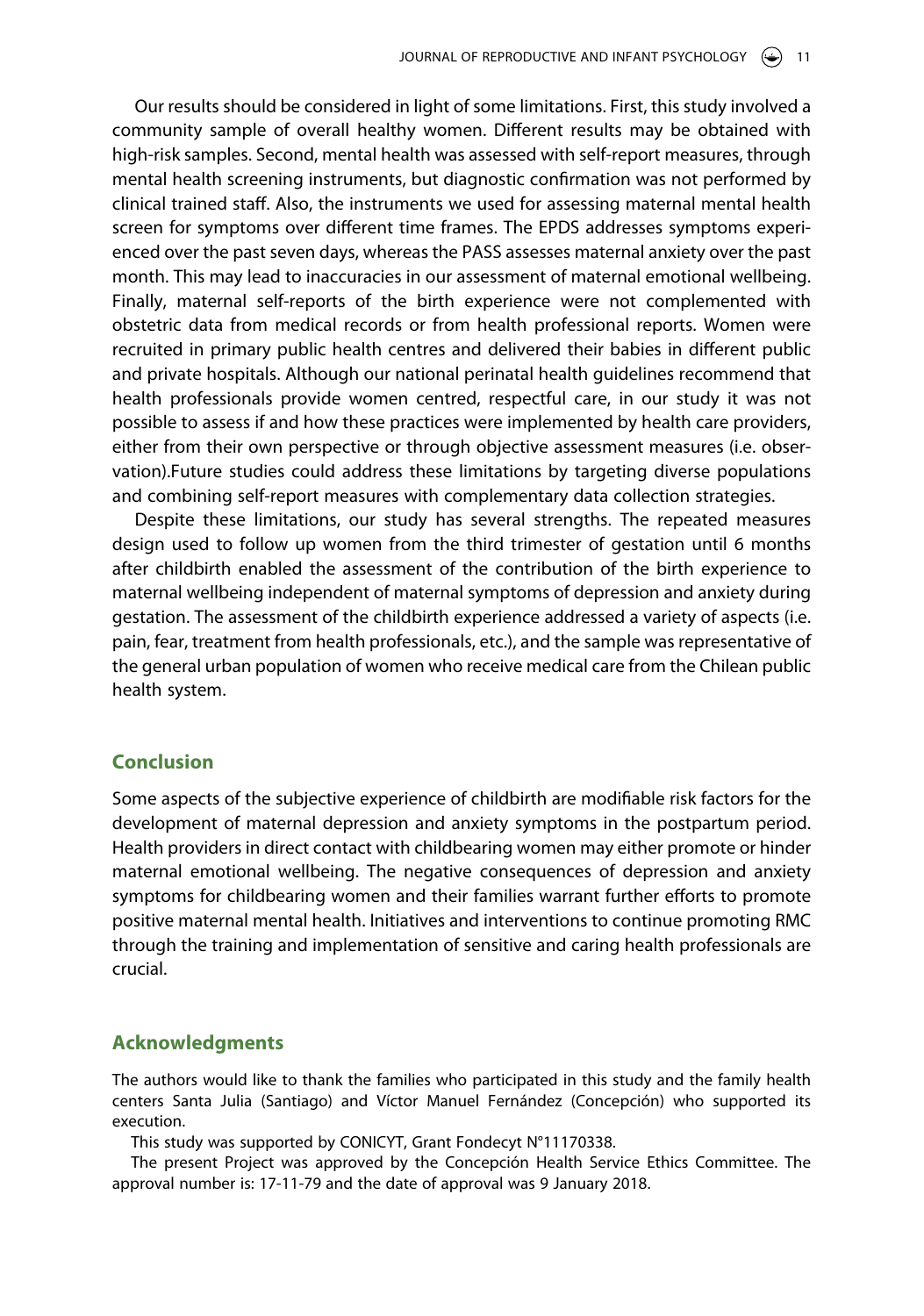12  $\bigodot$  S. COO ET AL.

The data that support the findings of this study are available on request from the corresponding author, Coo, S. The data are not publicly available due to their containing information that could compromise the privacy of research participants.

#### **Disclosure statement**

No potential conflict of interest was reported by the author(s).

## **Funding**

This work was supported by the Comisión Nacional de Investigación Científica y Tecnológica [11170338].

## **References**

- Agostini, F., Matthey, S., Minelli, M., Dellabartola, S., & Bonapace, S. (2019). Transient vs enduring distress in late pregnancy using the EPDS: A brief longitudinal exploratory study. *Journal of Reproductive and Infant Psychology*, 37(5), 513–526 doi:https://doi.org/10.1080/02646838.2019. 1610730 .
- Ainsworth, M. D. S., Bell, D. J., & Stayton, H. R. (1971). Attachment and exploratory behavior of one year olds. In (Ed.), *The origins of human social relations* (pp. 17–52). A. Press.
- Algom, D., & Lubel, S. (1994). Psychophysics in the field: Perception and memory for labor pain. *Perception & Psychophysics*, 55(2), 133–141 https://link.springer.com/article/10.3758/BF03211661 .
- Bell, A. F., & Andersson, E. (2016). The birth experience and women's postnatal depression: A systematic review. *Midwifery*, 39(10), 112–123 doi:https://doi.org/10.1016/j.midw.2016.04.014 .
- Bell, A. F., Carter, C. S., Davis, J. M., Golding, J., Adejumo, O., Pyra, M., and Rubin, L. H. (2016). Childbirth and symptoms of postpartum depression and anxiety: a prospective birth cohort study. Archives of women's mental health, 19(2), 219–227.
- Cameron, E. E., Sedov, I. D., & Tomfohr-Madsen, L. M. (2016). Prevalence of paternal depression in pregnancy and the postpartum: An updated meta-analysis. *Journal of Affective Disorders*, 206, 189–203 doi:https://doi.org/10.1016/j.jad.2016.07.044 .
- Chabbert, M., Panagiotou, D., & Wendland, J. (2021). Predictive factors of women's subjective perception of childbirth experience: A systematic review of the literature. *Journal of Reproductive and Infant Psychology*, 39(1), 43–66 doi:https://doi.org/10.1080/02646838.2020.1 .
- Chorbadjian, T. N., Deavenport-Saman, A., Higgins, C., Chao, S. M., Yang, J. H., Koolwijk, I., & Vanderbilt, D. L. (2020). Maternal depressive symptoms and developmental delay at age 2: A diverse population-based longitudinal study. *Maternal and Child Health Journal*, 24(10), 1267– 1277 doi:https://doi.org/10.1007/s10995-020-02990-8 .
- Coo, S., García, M. I., Medina, F., & Pérez, C. (In Press). Evaluación de las propiedades psicométricas de la Escala de Ansiedad Perinatal en una muestra de madres en Chile. *Ansiedad y Estrés*.
- Coo, S., García, M. I., Mira, A., & Valdés, V. (2020). The role of perinatal anxiety and depression in breastfeeding practices. *Breastfeeding Medicine*, 15(8 495–500 doi:https://doi.org/10.1089/bfm. 2020.0091 ).
- Cox, J. L., Holden, J. M., & Sagovsky, R. (1987). Detection of postnatal depression: Development of the 10-item edinburgh postnatal depression scale. *British Journal of Psychiatry*, 150(6), 782–786.
- Dekel, S., Ein-Dor, T., Berman, Z., Barsoumian, I. S., Agarwal, S., & Pitman, R. K. (2019). Delivery mode is associated with maternal mental health following childbirth. *Archives of Women's Mental Health*, 22(6), 817–824 doi:https://doi.org/10.1007/s00737-019-00968-2 .
- Downe, S., Lawrie, T. A., Finlayson, K., & Oladapo, O. T. (2018). Effectiveness of respectful care policies for women using routine intrapartum services: A systematic review. *Reproductive Health*, 15(1), 1– 13 doi:https://doi.org/10.1186/s12978-018-0466-y .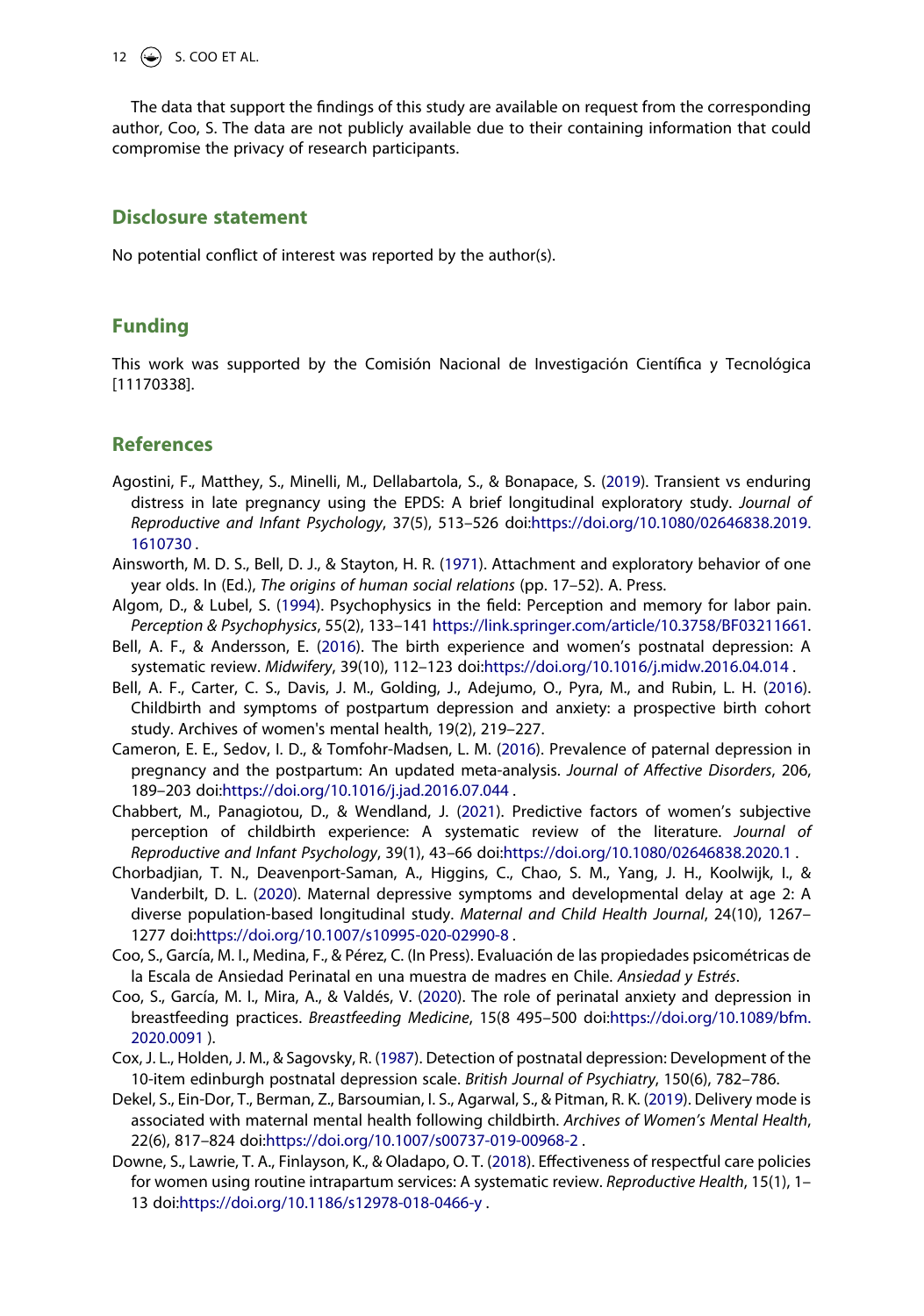- Elvander, C., Cnattingius, S., & Kjerulff, K. H. (2013). Birth experience in women with low, intermediate or high levels of fear: Findings from the first baby study. *Birth*, 40(4), 289–296 doi:https://doi. org/10.1111/birt.12065 .
- Fawcett, E. J., Fairbrother, N., Cox, M. L., White, I. R., & Fawcett, J. M. (2019). The prevalence of anxiety disorders during pregnancy and the postpartum period: A multivariate Bayesian meta-analysis. *The Journal of Clinical Psychiatry*, 80(4 doi:10.4088/JCP.18r12527).
- Fenaroli, V., Saita, E., Molgora, S., & Accordini, M. (2016). Italian women's childbirth: A prospective longitudinal study of delivery predictors and subjective experience. *Journal of Reproductive and Infant Psychology*, 34(3), 235–246 doi:https://doi.org/10.1080/02646838.2016.1167864 .
- Furtado, M., Chow, C. H., Owais, S., Frey, B. N., & Van Lieshout, R. J. (2018). Risk factors of new onset anxiety and anxiety exacerbation in the perinatal period: A systematic review and meta-analysis. *Journal of Affective Disorders*, 238, 626–635 doi:https://doi.org/10.1016/j.jad.2018.05.073 .
- Grekin, R., & O'Hara, M. W. (2014). Prevalence and risk factors of postpartum posttraumatic stress disorder: A meta-analysis. *Clinical Psychology Review*, 34(5), 389–401 doi:https://doi.org/10.1016/j. cpr.2014.05.003 .
- Hodnett, E. D. (2002). Pain and women's satisfaction with the experience of childbirth: A systematic review. *American Journal of Obstetrics and Gynecology*, 186(5), S160–S172 doi:https://doi.org/10. 1016/S0002-9378(02)70189-0 .
- Hosseini Tabaghdehi, M., Keramat, A., Kolahdozan, S., Shahhosseini, Z., Moosazadeh, M., & Motaghi, Z. (2020). Positive childbirth experience: A qualitative study. *Nursing Open*, 7(4), 1233–1238 doi: https://doi.org/10.1002/nop2.499 .
- Howard, L. M., & Khalifeh, H. (2020). Perinatal mental health: A review of progress and challenges. *World Psychiatry*, 19(3), 313–327 doi:https://doi.org/10.1002/wps.20769 .
- Instituto Nacional de Derechos Humanos. (2016). *Situación de los derechos humanos en Chile: Informe Anual 2016*. https://bibliotecadigital.indh.cl/handle/123456789/998
- Jadresic, E., Araya, R., & Jara, C. (1995). Validation of the Edinburgh Postnatal Depression Scale (EPDS) in Chilean postpartum women. *Journal of Psychosomatic Obstetrics and Gynaecology*, 16(4), 187– 191 doi:https://doi.org/10.3109/01674829509024468 .
- Leight, K. L., Fitelson, E. M., Weston, C. A., & Wisner, K. L. (2010). Childbirth and mental disorders. *International Review of Psychiatry*, 22(5), 453–471 doi:https://doi.org/10.3109/09540261.2010. 514600 .
- Lundgren, I., Karlsdottir, S. I., & Bondas, T. (2009). Long-term memories and experiences of childbirth in a Nordic context—a secondary analysis. *International Journal of Qualitative Studies on Health and Well-being*, 4(2), 115–128 doi:https://doi.org/10.1080/17482620802423414 .
- Matthey, S., & Souter, K. (2019). Is pregnancy-specific anxiety more enduring than general anxiety using self-report measures? A short-term longitudinal study. *Journal of Reproductive and Infant Psychology*, 37(4), 384–396 doi:https://doi.org/10.1080/02646838.2019.1578869 .
- Michels, A., Kruske, S., & Thompson, R. (2013). Women's postnatal psychological functioning: The role of satisfaction with intrapartum care and the birth experience. *Journal of Reproductive and Infant Psychology*, 31(2), 172–182 doi:https://doi.org/10.1080/02646838.2013.791921 .
- Milgrom, J., Gemmill, A. W., Bilszta, J. L., Hayes, B., Barnett, B., Brooks, J., . . ., and Buist, A. (2008). Antenatal risk factors for postnatal depression: A large prospective study. *Journal of Affective Disorders*, 108(1–2), 147–157 doi:https://doi.org/10.1016/j.jad.2007.10.014 .
- Ministerio de Salud. (2015). *Manual de atención personalizada en el proceso reproductivo*. Ministerio de Salud, Chile. https://siteal.iiep.unesco.org/bdnp/2437/manual-atencion-personalizada-pro ceso-reproductivo
- OECD. (2017). *Health at a glance 2017: OECD indicators*. https://doi.org/10.1787/health\_glance-2017-en
- Pantoja, L., Weeks, F. H., Ortiz, J., Cavada, G., Foster, J., & Binfa, L. (2020). Dimensions of childbirth care associated with maternal satisfaction among low-risk Chilean women. *Health Care for Women International*, 41(1), 89–100 doi:https://doi.org/10.1080/07399332.2019.1590360 .
- Ponti, L., Smorti, M., Ghinassi, S., Mannella, P., & Simoncini, T. (2020). Can a traumatic childbirth experience affect maternal psychopathology and postnatal attachment bond? *Current Psychology*  40 , 4438–4445 doi:https://doi.org/10.1007/s12144-020-00650-2 .